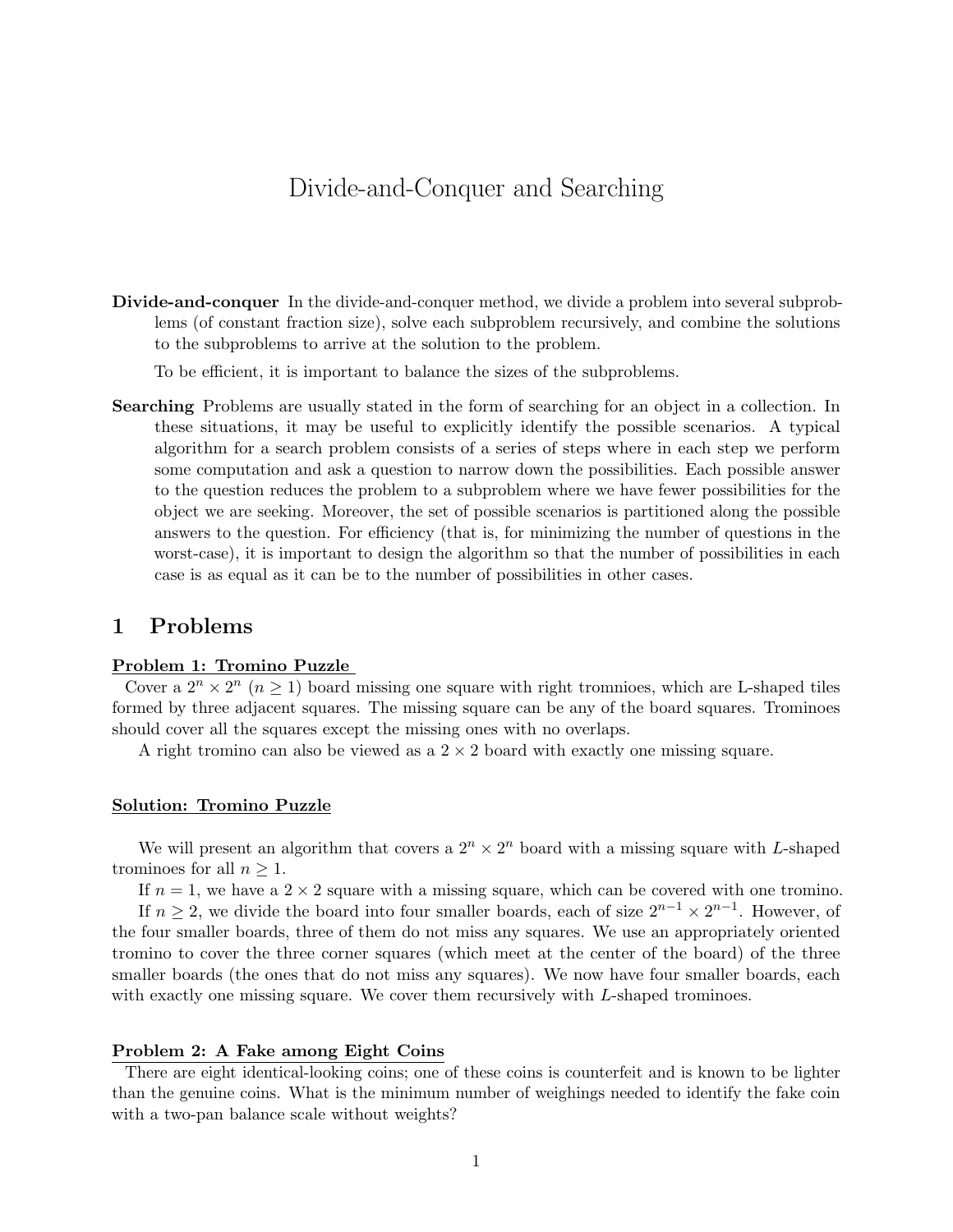# **x 8 Board with one missing square**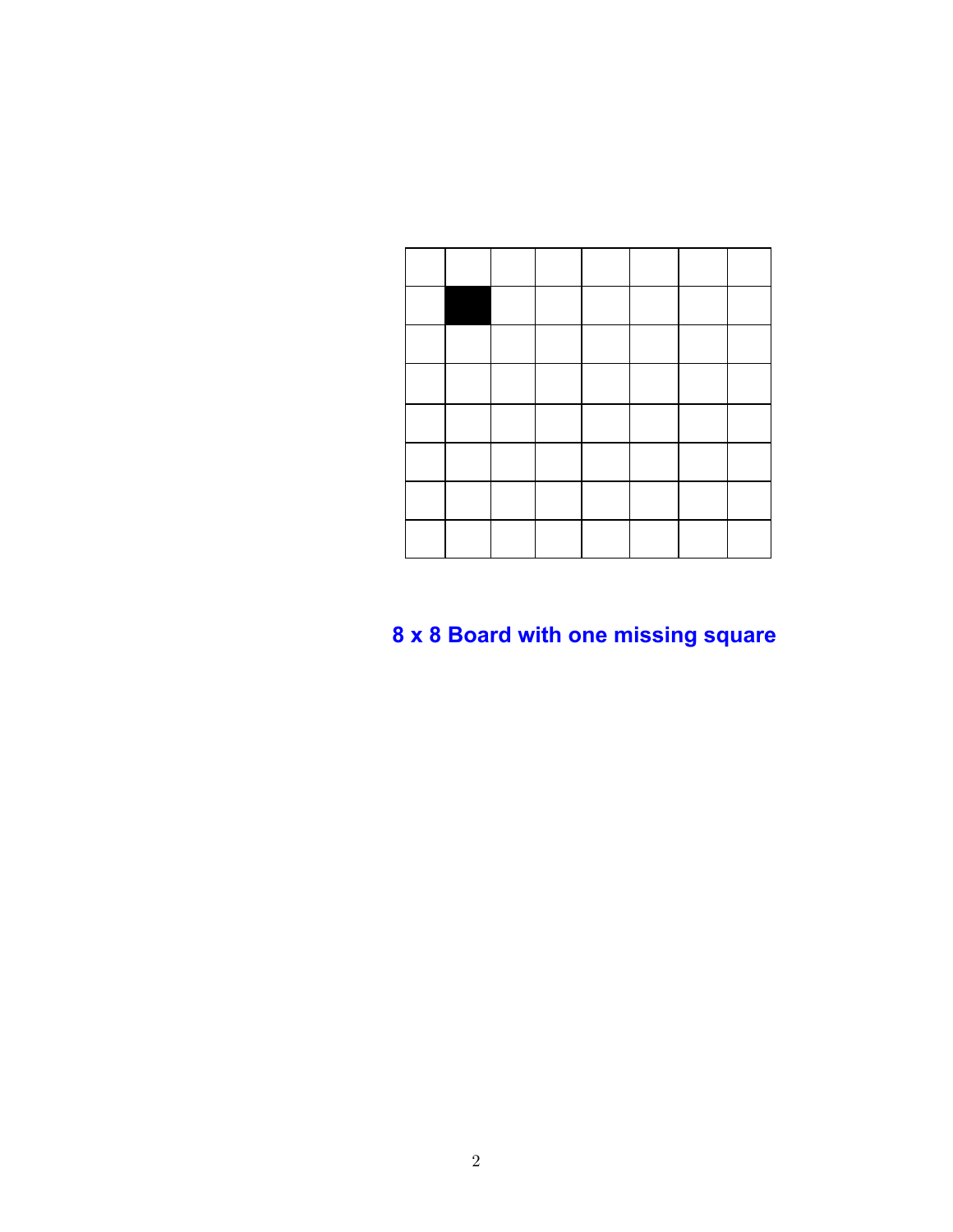**8 x 8 Board with one missing square**

**Division into 4 equal quadrants (4 x 4 boards)**

**The subproblems of covering the quadrants are not exactly the same type as the original problem**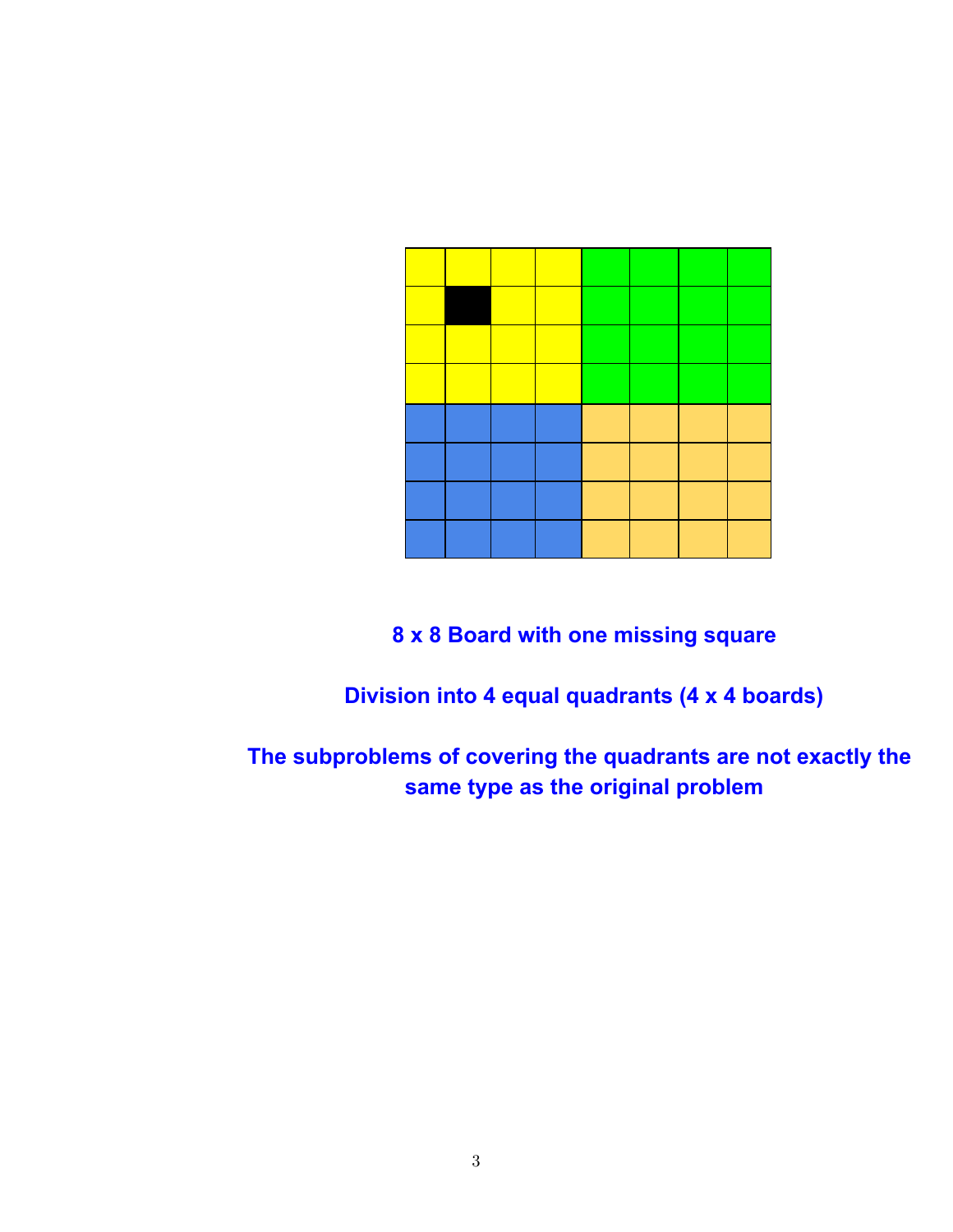**8 x 8 Board with one missing square**

**Division into 4 equal smaller size boards (4 x 4 boards)**

**The subproblems of covering the smaller boards are not exactly the same type as the original problem since three of them do not have a missing square**

**Use a tromino to cover the three corner squares of the three smaller boards which do not have a missing square. The three corner squares meet at the center of the board.**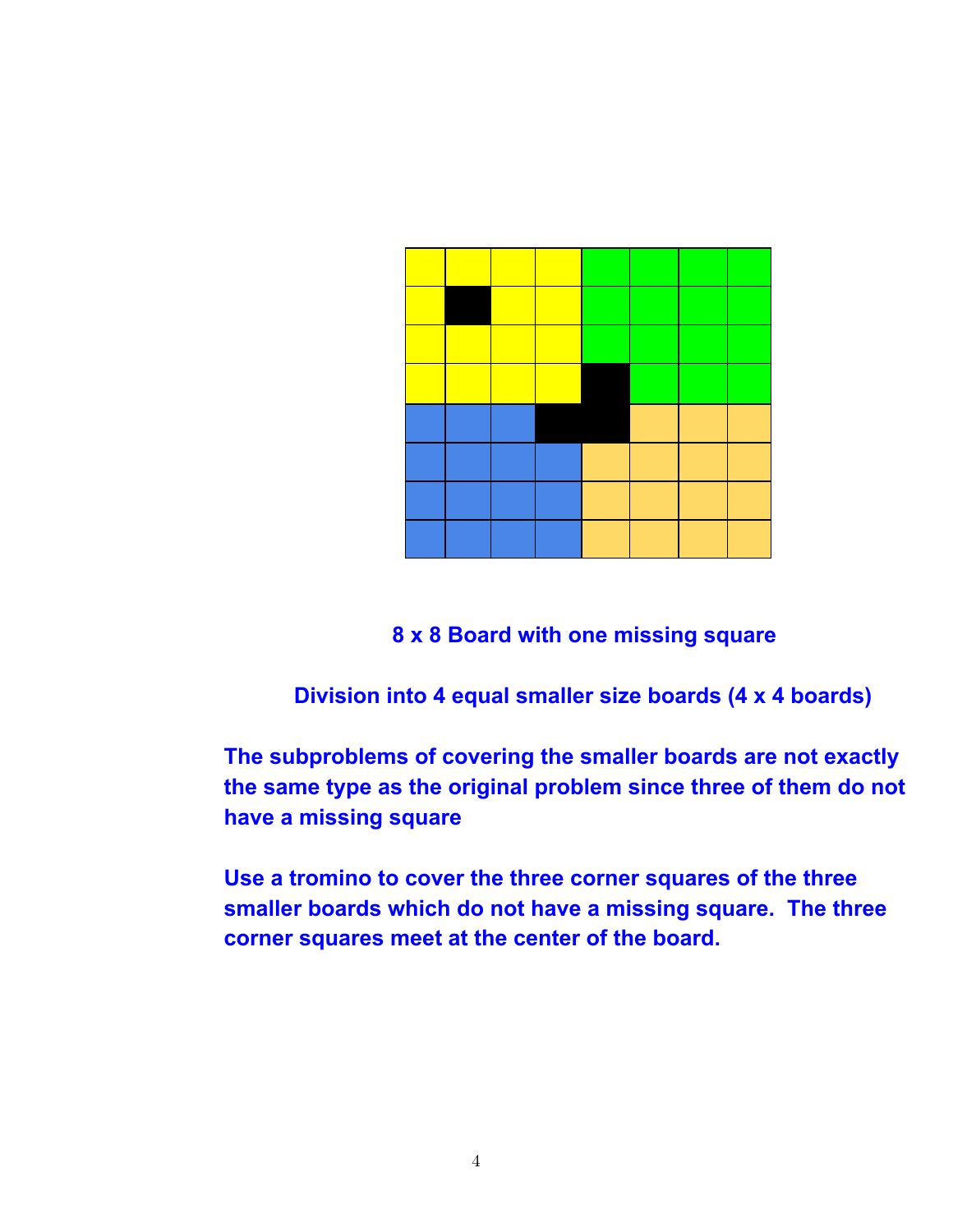

# **subproblems: 4 4x4 boards each with one missing square**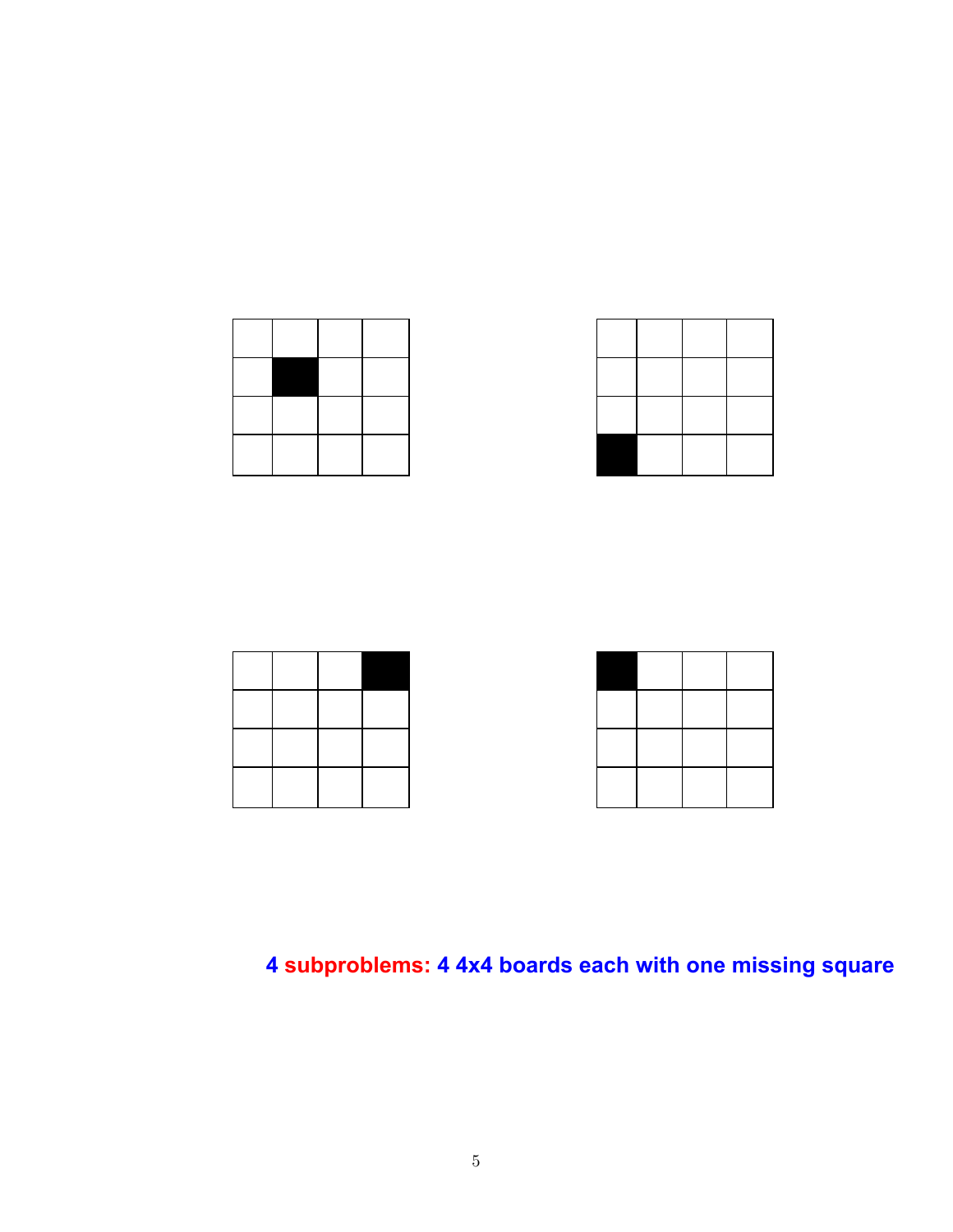#### Solution: A Fake among Eight Coins

Divide the coins into three groups of 3, 3, and 2 coins each and call them  $L, R$ , and E respectively. Use the two-pan balance to compare the weights of the groups  $L$  and  $R$ . If they weigh the same, the fake coin can neither be in L nor in R, so it must be in E. Take the two coins in E and compare them. The lighter coin (between the two coins in  $E$ ) must be the fake coin.

If the weights of  $L$  and  $R$  are different, then the fake coin must be in the group that is lighter. Take any 2 coins from this group and weigh them. If they weigh the same then the remaining coin in the group must be fake. If one of them is lighter, the lighter coin must be the fake coin.

#### Problem 3: Twelve Coins

There are 12 coins identical in appearance; either all are genuine or exactly one of them is fake. It is unknown whether the fake coin is lighter or heavier than the genuine one. You have a two-pan balance scale without weights. The problem is to find whether all the coins are genuine and, if not, to find the fake coin and establish whether it is lighter or heavier than the genuine ones. Design an algorithm to solve the problem in the minimum number of weighings.

#### Solution: Twelve Coins

Let  $c_1, c_2, \ldots, c_{12}$  denote the coins. Let  $L = \{c_1, c_2, c_3, c_4\}, R = \{c_5, c_6, c_7, c_8\}, \text{ and } E =$  ${c_9, c_{10}, c_{11}, c_{12}}.$  Compare L and R. We discuss each of the three cases below.

#### $L = R$

We know that all the coins in  $L$  and  $R$  are genuine. If there is a fake coin, it must be in  $E$ . Let  $L' = \{c_1, c_9\}, R' = \{c_{10}, c_{11}\}$  and  $E' = \{c_{12}\}.$  Compare  $L'$  and  $R'$ .

If  $L' = R'$ , then the only possibilities are either all the coins are genuine or  $c_{12}$  is a fake coin (that is, it is either lighter or heavier). By comparing  $c_{12}$  with a genuine coin, we can determine whether it is genuine, lighter or heavier.

If  $L' < R'$ , we have three possibilities since one of  $c_9$ ,  $c_{10}$ , and  $c_{11}$  must be a fake coin.

- $c_9$  is lighter, and  $c_{10}$ ,  $c_{11}$ , and  $c_{12}$  are genuine
- $c_{10}$  is heavier, and  $c_9$ ,  $c_{11}$  and  $c_{12}$  are genuine
- $c_{11}$  is heavier,  $c_9$ ,  $c_{10}$  and  $c_{12}$  are genuine

We compare  $c_{10}$  and  $c_{11}$  to determine which one of the three alternatives holds. If  $c_{10}$  and  $c_{11}$ are equal in weight, then  $c_9$  is lighter. Otherwise, which ever coin is heavier between them is the counterfeit and it is heavier.

If  $L' > R'$ , we once again have three possibilities since one of  $c_9$ ,  $c_{10}$ , and  $c_{11}$  must be fake. The possibilities are  $c_9$  is heavier,  $c_{10}$  is lighter, or  $c_{11}$  is lighter. We compare  $c_{10}$  and  $c_{11}$  to resolve this ambiguity.

#### $L < R$

In this case, we know that the coins in  $E$  are genuine and either one of the coins in  $L$  is lighter or one of the coins in  $R$  is heavier. Altogether we have 8 possibilities.

Let  $L' = \{c_4, c_6, c_9\}$ ,  $R' = \{c_3, c_7, c_8\}$ , and  $E' = \{c_1, c_2, c_5\}$ . Compare L' and R'.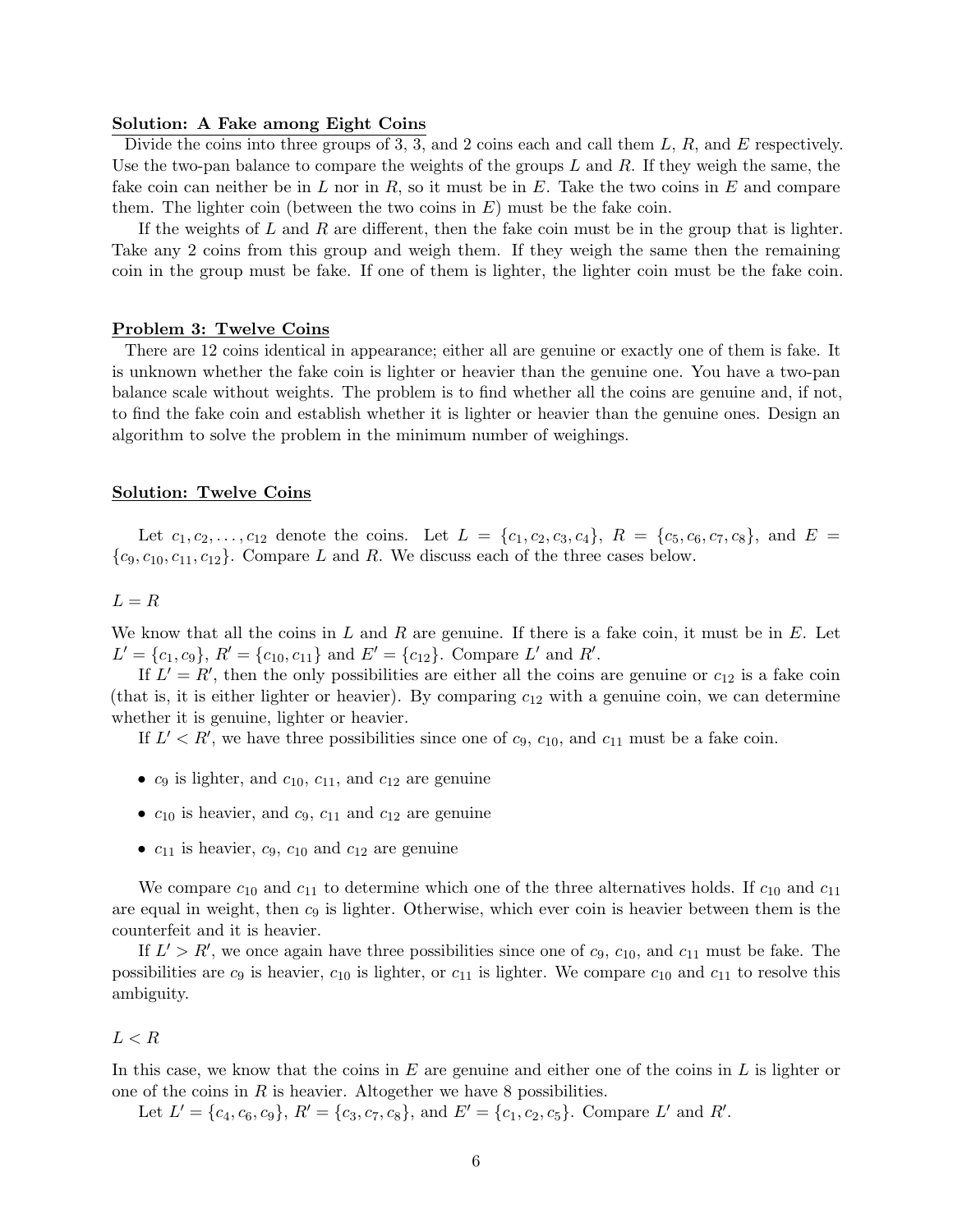If  $L' = R'$ , then we have three possibilities:  $c_1$  is lighter,  $c_2$  is lighter, or  $c_5$  is heavier. By comparing  $c_1$  and  $c_2$ , we can resolve the uncertainty.

If  $L' < R'$ , we again have three possibilities:  $c_4$  is lighter,  $c_7$  is heavier, or  $c_8$  is heavier. By comparing  $c_7$  and  $c_8$ , we can find the fake coin and its relative weight.

If  $L' > R'$ , we have only two possibilities:  $c_6$  is heavier or  $c_3$  is lighter. A comparison between  $c_6$ and  $c_7$  should tell us which is the case.

 $L > R$ 

This case can be handled similar to the previous case.

In conclusion, we have shown that we need three comparisons to determine whether there is a fake coin, and if so which coin it is and whether it is lighter or heavier.

#### Problem 4: A Stack of Fake Coins

There are 10 stacks of 10 identical-looking coins. All of the coins in one of these stacks are counterfeit, and all the coins in the other stacks are genuine. Every genuine coin weighs 10 grams, and every fake weighs 11 grams. You have an analytical scale that can determine the exact weight of any number of coins. What is the minimum number of weighings needed to identify the stack with the fake coins?

#### Solution: A Stack of Fake Coins

One weighing is sufficient. Let  $S_1, S_2, \ldots, S_{10}$  denote the ten stacks. Create a group of coins by selecting i coins from stack  $S_i$  for every  $1 \leq i \leq 10$ . Use the scale to determine their weight. If the weight is w, the counterfeit stack is then  $S_{w-550}$ .

There are  $\frac{(10)(10+1)}{2} = 55$  coins in the group. Each genuine coin weighs 10 grams, so the entire group, would weigh 550 grams if every  $S_i$  is a stack of genuine coins. However, there are between 1 and 10 fake coins in the group depending on which stack contains the fake coins. For any  $1 \leq i \leq 12$ , if  $S_i$  is the stack of fake coins, the weight of the group would be  $550 + i$ . Hence, subtracting 550 from the weight of the group should give us the index of the stack of fake coins.

## 2 Homework

#### Problem 5: A Fake among 33 Coins

Solve the following problems.

- There are  $n = 33$  identical-looking coins; one of these coins is counterfeit and is known to be lighter than the genuine coins. What is the minimum number of weighings needed to identify the fake coin with a two-pan balance scale without weights? Describe your algorithm.
- We now consider the generalization of the previous problem for integers  $n \geq 1$ . There are n identical-looking coins; one of these coins is counterfeit and is known to be lighter than the genuine coins. Describe your algorithm to identify the counterfeit. How many comparisons (as a function of  $n$ ) does your algorithm require in the worst case?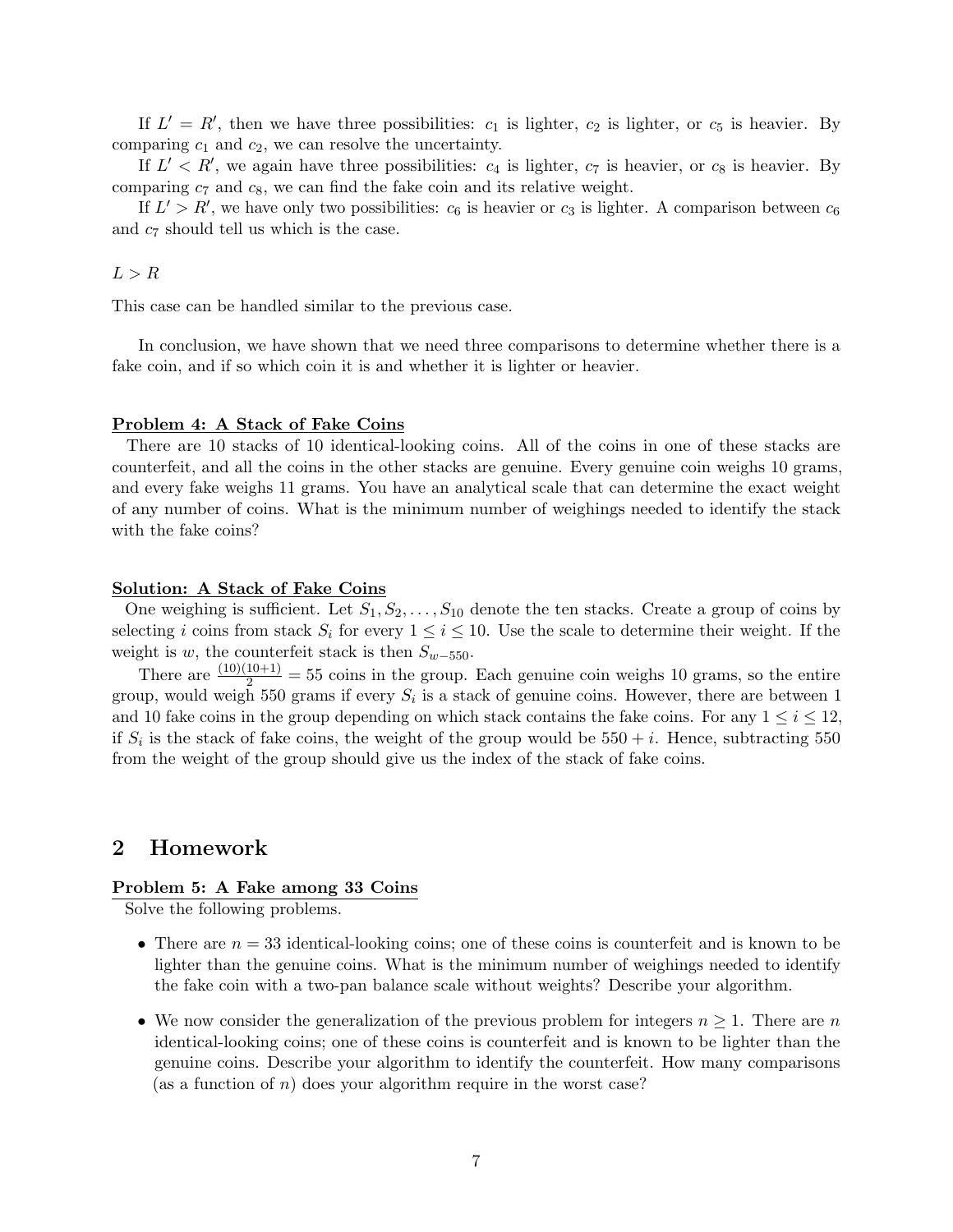## Solution: A Fake among 33 Coins

Divide the coins into three groups of 11 coins each. Call the groups  $L, R$ , and  $E$ . Use the two-pan balance to compare the weights of the groups  $L$  and  $R$ . If they weigh the same, the fake coin can neither be in L nor in R, so it must be in E. If the weights of L and R are different, then the fake coin must be in the group that is lighter. In all cases, we have reduced the problem to one where we have a group of 11 coins with exactly one lighter coin and we need to find the lighter coin from among 11 coins. We now proceed to the case of 11 coins.

## The case of 11 coins

Divide the coins into three groups of 4, 4, and 3 coins each and proceed to compare the two groups with equal number of coins. Using the same logic as before, we arrive at one of the following two subproblems: a group of 4 coins or a group of 3 coins where we need to find the lighter coin.

## The case of 4 coins

Divide the coins into three groups of 1, 1, and 2 coins each and proceed to compare the two groups with equal number of coins. We arrive at one of two subproblems: a group of 1 coin or a group of 2 coins where we need to find the lighter coin.

## The case of 3 coins

Divide the coins into three groups of 1, 1, and 1 coin each and proceed to compare the two groups with equal number of coins. If the two groups have an equal weight, then the remaining coin must be the lighter coin. Otherwise, the only coin in the the lighter group between the two groups must be the lighter coin overall.

### The case of 2 coins

Compare the two coins to determine the lighter coin.

## The case of 1 coin

The only coin in the group must be the lighter coin.

## Generalization

Suppose, instead of eight coins, there are now  $n \geq 1$  coins. As before all the coins are equal in weight, except for one, which is lighter. We will argue that a general version of the previous algorithm would find the lighter coin in at most  $\lceil \log_3 n \rceil$  comparisons. More precisely, we show that our algorithm performs exactly  $\lceil \log_3 n \rceil$  comparisons in the worst-case.

Algorithm **SearchForLighterCoin**: If  $n = 1$ , the only coin must be the ligther coin, so in this case we do not need to perform any comparisons to determine the lighter coin. For the rest of the discussion, let us assume that  $n \geq 2$ . Without loss of generality, let n be equal to 3k or  $3k + 1$  or  $3k + 2$  for some  $k \geq 0$ . If  $n = 3k$  or  $3k + 1$ , form two groups of k coins each. Otherwise (that is, if  $n = 3k + 2$ , form two groups of  $k + 1$  coins each. In either case, place the remaining coins in the third group. Call these groups  $L, R$ , and  $E$  respectively. Groups  $L$  and  $R$  will have at least one coin since  $n \geq 2$ .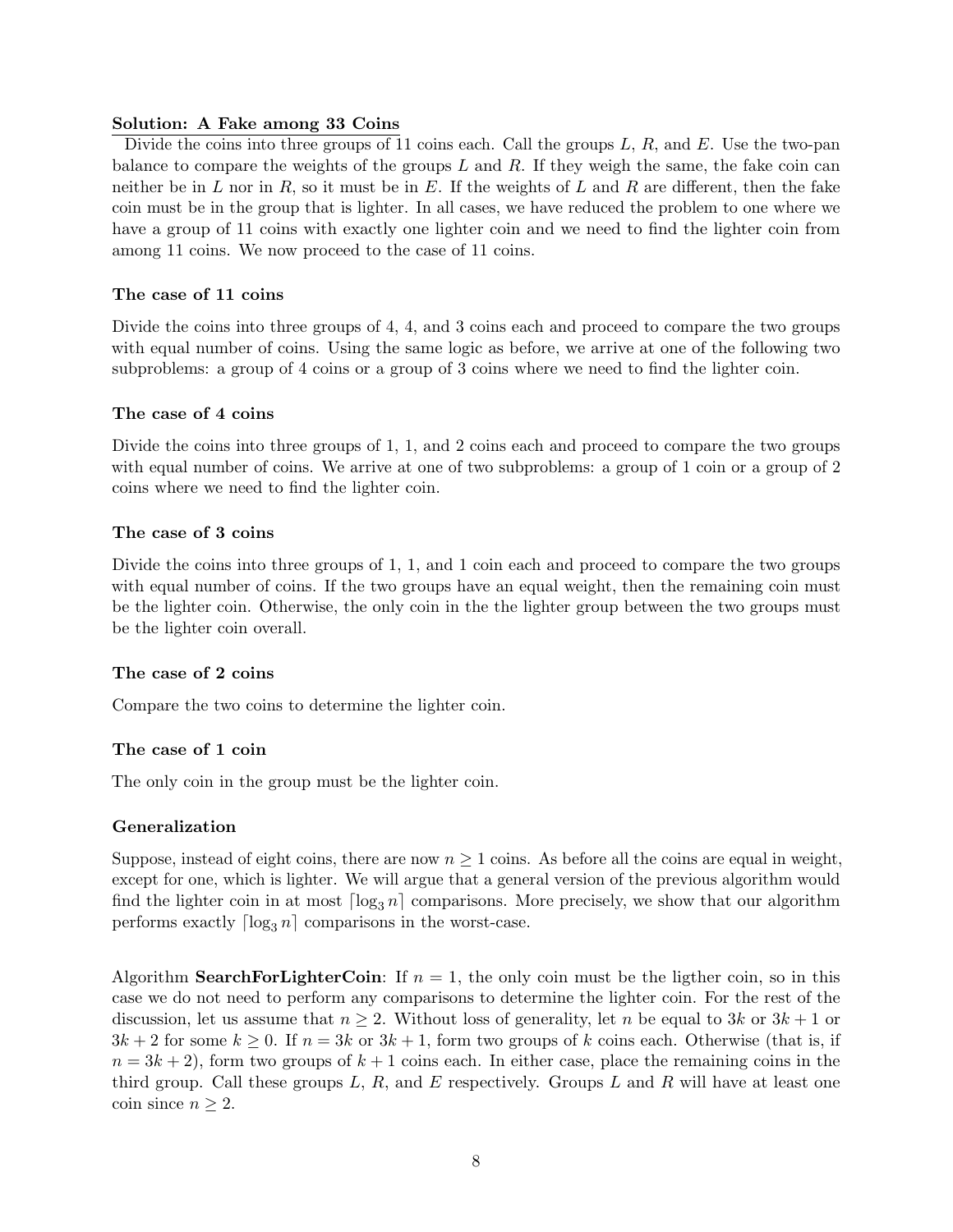Compare groups  $L$  and  $R$ . If they weigh the same,  $E$  has at least one coin and moreover one of the coins in it must be ligther. If the weights of  $L$  and  $R$  are different, the lighter coin must be in the lighter group. Consider the group with the lighter coin and apply the procedure recursively until the number of coins is 1.

Analysis: The analysis is a little tricky. It turns out that it is easier to work with the ternary representation of n since the divide-and-conquer scheme creates a subproblem of size about  $n/3$ .

Without loss of generality, let  $3^k \leq n < 3^{k+1}$  for some  $k \geq 0$ . Write the ternary representation of n without the leading zeros. At a risk of slight ambiguity, we will use  $n$  to denote its ternary representation as well. The length of the ternary representation of  $n$  is the number of trits (for ternary digits) where we count the trits from the least significant trit to the leading trit (the leftmost non-zero trit). Observe that  $\lceil \log_3 n \rceil = k + 1$  if  $n > 3^k$ , and  $\lceil \log_3 n \rceil = k$  if  $n = 3^k$ . Our analysis proceeds along these two cases. In each case, we will show that the algorithm performs at most  $\lceil \log_3 n \rceil$  comparisons.

We first consider the case where  $n = 3<sup>k</sup>$  and show that the algorithm performs exactly k comparisons to find the lighter coin by induction on k. If  $n = 3<sup>k</sup>$ , then a comparison of groups L and R reduces the problem to that of size exactly  $n/3 = 3^{k-1}$ . Thus, by induction, we argue that it takes  $k-1$  more comparisons to reach the base case for a total of  $k = \lceil \log_3 n \rceil$  comparisons to find the lighter coin. We do not need to perform any comparisons to figure out the lighter coin when  $k = 0$  (base case for the induction).

We will now consider the case  $3^k < n < 3^{k+1}$  and argue that the algorithm performs at most  $k+1$  comparisons by induction on k. If  $k=0$ , then  $n=2$  in which case the algorithm performs exactly one comparison. Assume that  $k \geq 1$  for the rest of the discussion.

Write the ternary representation of n as  $n't$  where  $n' \geq 1$  is a ternary representation of some number and t a single trit. Since  $3^k < n < 3^{k+1}$ , the ternary representation  $n't$  is of length exactly  $k + 1$ . In particular, n' is of length k. After one comparison, we end up with a problem with at most  $n' + 1$  coins. Note that if a number x has a ternary representation of length l, then it satisfies the following inequality:  $3^{l} \leq x < 3^{l+1}$ . Since the ternary representation n' is of length k, we get that  $3^{k-1} < n' + 1 \leq 3^k$ . If  $n' + 1 = 3^k$ , from the earlier analysis tells us that the algorithm performs exactly k more comparisons to solve the problem. Otherwise, by induction, we argue that the algorithm performs at most  $k$  more comparisons. In total, the algorithm performs at most  $k + 1 = \lfloor \log_3 n \rfloor$  comparisons as needs to be shown.

Notes: For all  $n \geq 1$ , the algorithm performs exactly  $\lceil \log_3 n \rceil$  comparisons in the worst case. In fact, for all  $n \geq 1$ , the number of comparisons in the best and the worst case differ by at most 1. To see this, observe that each comparison (except for the last comparison) could yield a subproblem of size exactly  $\lceil n/3 \rceil$ .

#### Variants

If there are two fake coins instead of one, we need 6 comparisons. Divide the 8 coins into 4 pairs and compare each pair. If any coin is lighter, there must be two coins which are lighter. These two coins are the lighter coins. If all comparisons yield equality, the fake coins must be together in the same pair. Take one coin from each of the four pairs. Use the previous algorithm to determine the lighter coin using two more comparisons.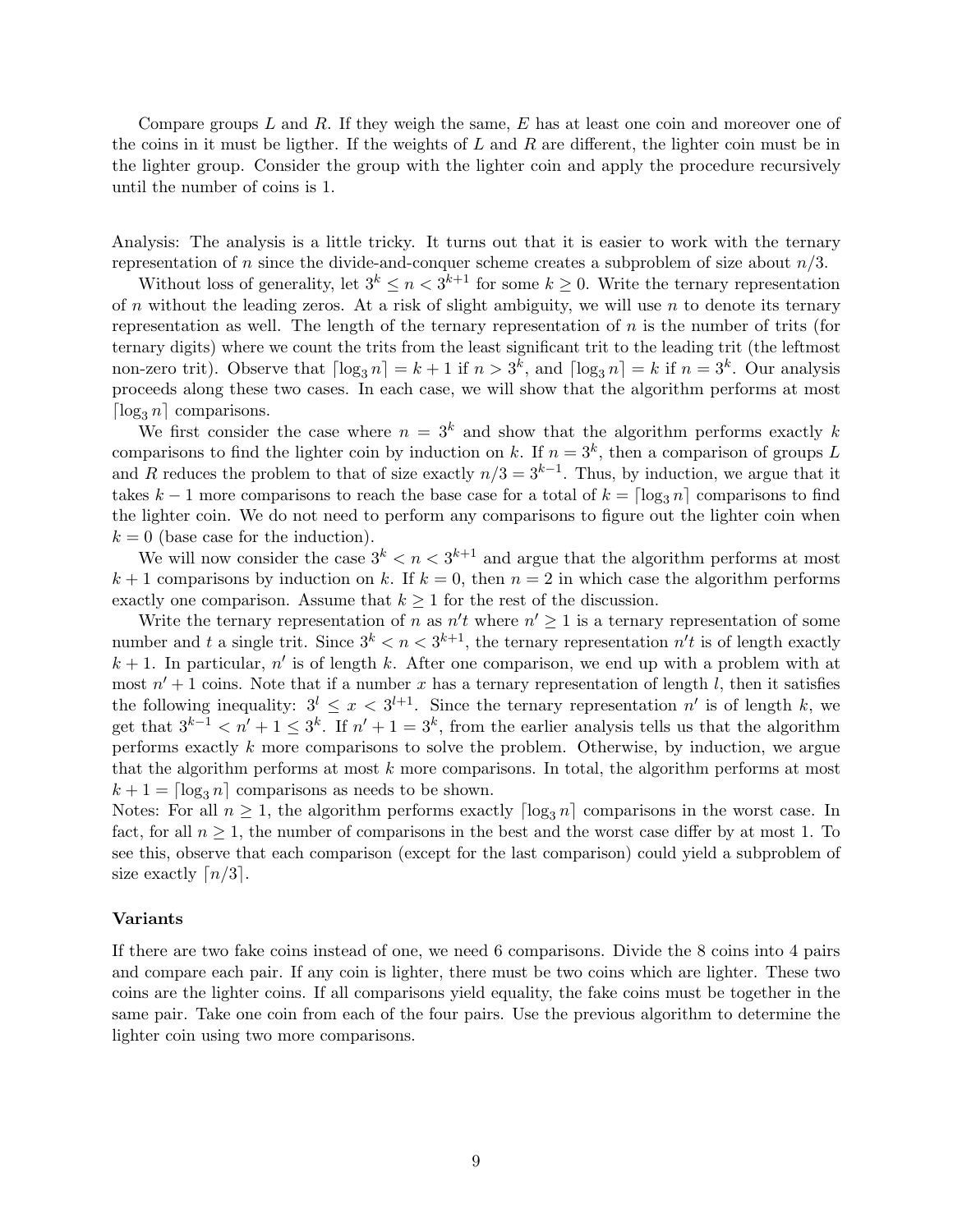## History

## References

The problems considered in this section belong to the more general class of problems, called group testing.

# References

- [1] D. Du and F. Hwang. Combinatorial Group Testing and Its Applications. Applied Mathematics. World Scientific, 2000.
- [2] Piotr Indyk, Hung Q. Ngo, and Atri Rudra. Efficiently decodable non-adaptive group testing. In Proceedings of the Twenty-first Annual ACM-SIAM Symposium on Discrete Algorithms, SODA '10, pages 1126–1142, Philadelphia, PA, USA, 2010. Society for Industrial and Applied Mathematics.

## Problem 6: Lighter or Heavier (14)

Solve the following problems.

- You have  $n = 14$  identical-looking coins and a two-pan balance scale with no weights. One of the coins is a fake, but you do not know whether it is lighter or heavier than the genuine coins, which all weigh the same. Design an algorithm to determine in the minimum number of weighings whether the fake coin is lighter or heavier than the others.
- Generalize the algorithm so that it works for all  $n > 2$ . What is the minimum number of comparisons required?

## Solution: Ligther or Heavier

**A** suboptimal solution: Create 3 groups of  $\frac{n}{3}$  $\frac{n}{3}$  coins each. Call these groups A, B, and C. The remaining coins form the group  $E$ . E contains 0, 1, or 2 coins. Compare groups A and B and groups A and C. Comparison of any two groups of coins using a two-pan balance would produce one of three outcomes: the first group is lighter, the first group is heavier, or both groups have equal weight. The information obtained as a result of the two comparisons is best represented as a 3-way tree with  $3 \times 3 = 9$  leaves. Each leaf corresponds to a set of possibilities. The following table captures the two-level 3-way tree. We use the notation  $A < B$  to denote that the weight of coins in group A is less than the weight of the coins in group B.  $A > B$  and  $A = B$  are used with an analogous meaning.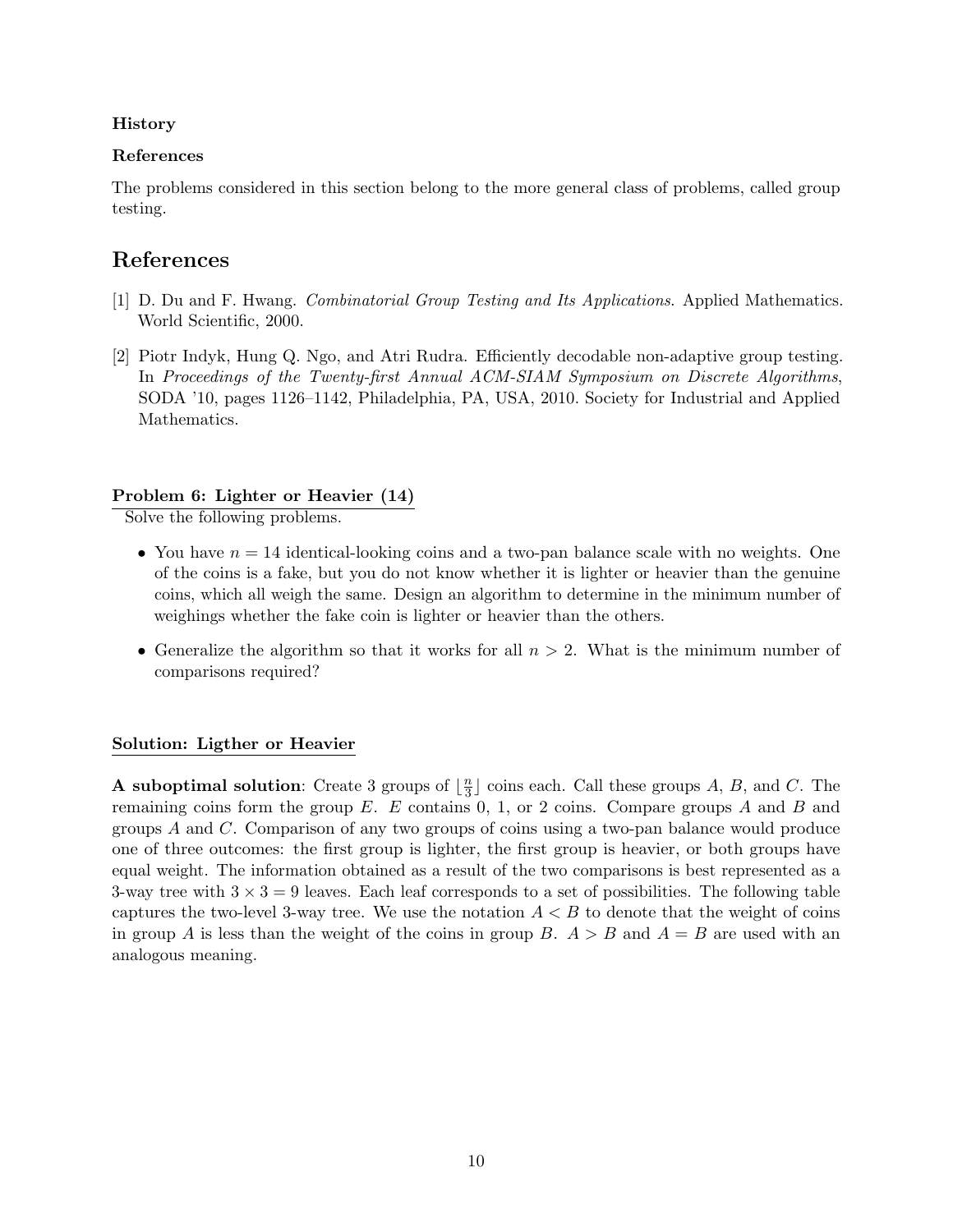|         | A vs $B \mid A$ vs $C \mid$ | Analysis                                                    |
|---------|-----------------------------|-------------------------------------------------------------|
| A < B   |                             | $A < C$   $B = C$ . The fake coin is lighter and is in A    |
|         | $A = C$                     | $A = C$ . The fake coin is heavier and is in B              |
|         | A > C                       | $A, B,$ and $C$ have distinct weights, which is impossible  |
| $A = B$ |                             | $A \lt C \mid A = B$ . The fake coin is heavier and is in C |
|         | $A = C$                     | $A = B = C$ . The fake coin is in E                         |
|         | A > C                       | $A = B$ . The fake coin is lighter and is in C              |
| A > B   | A < C                       | $A, B,$ and $C$ have distinct weights, which is impossible  |
|         |                             | $A = C \mid A = C$ . The fake coin is lighter and is n B    |
|         | A > C                       | $B = C$ . The fake coin is heavier and is in A              |

For row 5, we concluded that all the coins in the groups  $A, B$ , and  $C$  are genuine and the fake coin is in the group E. To figure out whether the fake coin is lighter or heavier, take  $|E|$  genuine coins from among the coins in  $A, B$ , and  $C$ . Compare this group with  $E$  to determine whether the fake coin is lighter or heavier. In total, we need a maximum of 3 comparisons.

An optimal solution: It turns out that we can devise an algorithm for this problem that uses just two comparisons.

Algorithm DetermineLighterOrHeavier: Let n be equal to  $3k$  or  $3k+1$  or  $3k+2$  for some  $k \geq 1$ . This is without loss of generality since  $n > 2$ . If  $n = 3k$  or  $3k + 1$ , form two groups of k coins each. Otherwise (that is, if  $n = 3k + 2$ ), form two groups of  $k + 1$  coins each. In either case, place the remaining coins in the third group. Call these groups  $L, R$ , and  $E$  respectively. All groups have at least one coin since  $k \geq 1$ . We use the notation  $|\cdot|$  to denote the size of a group. For example,  $|L|$  denotes the number of coins in  $L$ .

Compare the weights of groups L and R. If the weights are equal (denoted by  $L = R$ ), we know then that each coin in groups L and R is genuine. Select  $|E|$  many coins from the groups L and R and form a new group E'. Compare the weights of the groups E and E'. If  $E < E'$ , then the fake coin is lighter. If  $E > E'$ , the fake coin is heavier. It is not possible that  $E = E'$ . Observe that  $|L| + |R| \ge |E|$  for all  $n > 2$ , so it is always possible to select  $|E|$  many coins from the groups L and R together.

Now consider the case  $L < R$ . We know that each coin in E is genuine. If |L| is odd, add a genuine coin from E to L. Without loss of generality, assume that  $|L| \geq 2$  is even. Split L into two subgroups of equal size. Call the subgroups L' and L''. Compare L' and L''. If  $L' = L''$ , we infer that the fake coin is heavier since all the coins in L are genuine. If  $L' < L''$  or  $L' > L''$ , we infer that the fake coin is lighter. since otherwise we will have

The case  $L > R$  can be handled similarly.

Thus, in call cases, we have shown that we need only two comparisons to determine whether the fake coin is lighter or heavier.

#### Problem 7: Max-Min Weights

Given  $n > 1$  items and a two-pan balance scale with no weights, determine the lightest and the heaviest items in  $\lceil 3n/2 \rceil - 2$  weighings.

#### Solution: Max-Min Weights

There are many different solutions to this problem, each achieving the required bound on the number of comparisons.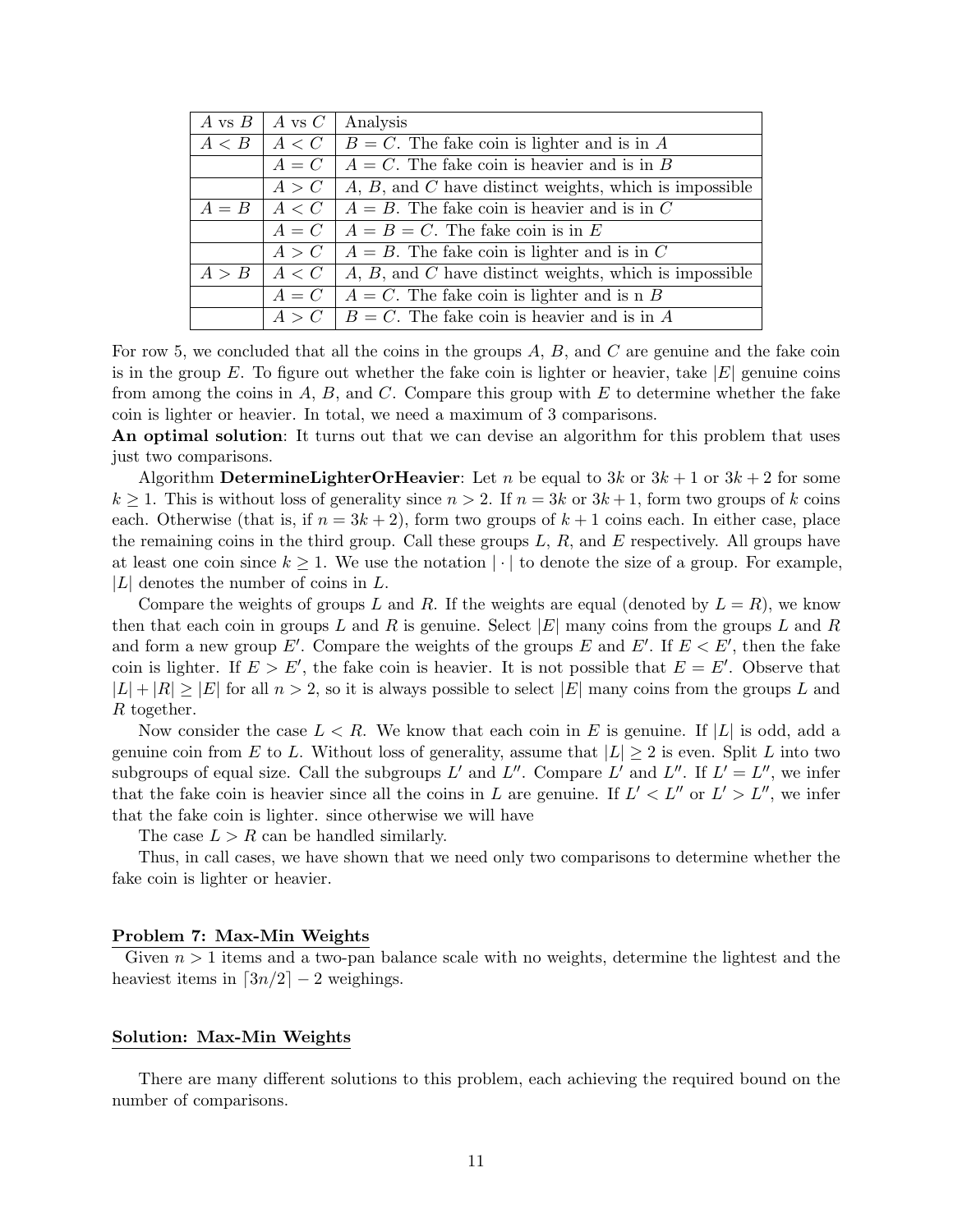Solution 1: Divide the objects into pairs. Set aside the unpaired object, if it exists. Compare the objects in each pair. Add the lighter object to group A and the heavier object to group  $B$ . If there is a tie, add the one of the objects to group A and the other to group B. Add the unpaired object to both groups.

Observe that group A contains the lightest object and group B contains the heaviest object. Use the following procedure to find the lightest object from A.

Assume that the objects in A are arranged in a sequence. Scan the objects in A in order while comparing the next object to the lightest object found so far. Initially, the lightest object found so far is the first object in the sequence. After all objects in A are scanned, the lightest object found so far must be the lightest object in A.

We find the heaviest object in B by using a similar procedure.

There are  $\frac{n}{2}$  $\frac{n}{2}$  comparisons in the first phase to determine the groups A and B. Finding the lightest object from group A requires exactly  $\lceil \frac{n}{2} \rceil$  $\lfloor \frac{n}{2} \rfloor - 1$  comparisons. Similarly, it takes  $\lceil \frac{n}{2} \rceil$  $\frac{n}{2}$ ] – 1 comparison to find the heaviest object from group  $\overline{B}$ . In total, we need exactly  $\lfloor \frac{n}{2} \rfloor$  $\frac{n}{2}$  | +  $\lceil \frac{n}{2}$  $\frac{n}{2}$ ]  $-1+\lceil \frac{n}{2}$  $\frac{n}{2}$ ] –1 =  $n + \lceil \frac{n}{2} \rceil$  $\frac{n}{2}$ ] – 2 =  $\lceil \frac{3n}{2}$  $\frac{3n}{2}$ ] – 2 comparisons.

#### Solution 2:

Divide the objects into two groups of  $\lceil n/2 \rceil$  and  $\lceil n/2 \rceil$  objects each. Call these two groups L and R respectively. For each group determine the maximum and the minimum objects. Let  $\max_L$ and  $\min_L$  denote the maximum and the minimum objects in group L respectively. Similarly, let  $\max_R$  and  $\min_R$  denote the maximum and the minimum objects in group R respectively. Compare  $\max_L$  and  $\max_R$  to arrive at the maximum weight object among all the objects. Compare  $\min_L$ and  $\min_R$  to arrive at the minimum weight object among all the objects.

It turns out that this divide-and-conquer algorithm requies exactly  $\lceil 3n/2 \rceil - 2$  comparisons. The analysis is somewhat involved and will be presented elsewhere.

## 3 Advanced Problems

#### Problem 8: Tromino Tilings

For each of the three cases, prove or disprove that for every  $n > 0$  all the boards of the following can be tiled by right trominoes.

A tiling is a cover of the of board with no overlaps.

- 1.  $3^n \times 3^n$
- 2.  $5^n \times 5^n$
- 3.  $6^n \times 6^n$

#### Problem 9: Pancake Sorting

There are n pancakes, all of different sizes, that are stacked on top of each other. You are allowed to slip a spatula under one of the pancakes and flip over the whole stack above the spatula. The objective is to arrange the pancakes according to their size with the biggest at the bottom. Design an algorithm for solving this puzzle and determine the number of flips made by the algorithm in the worst case.